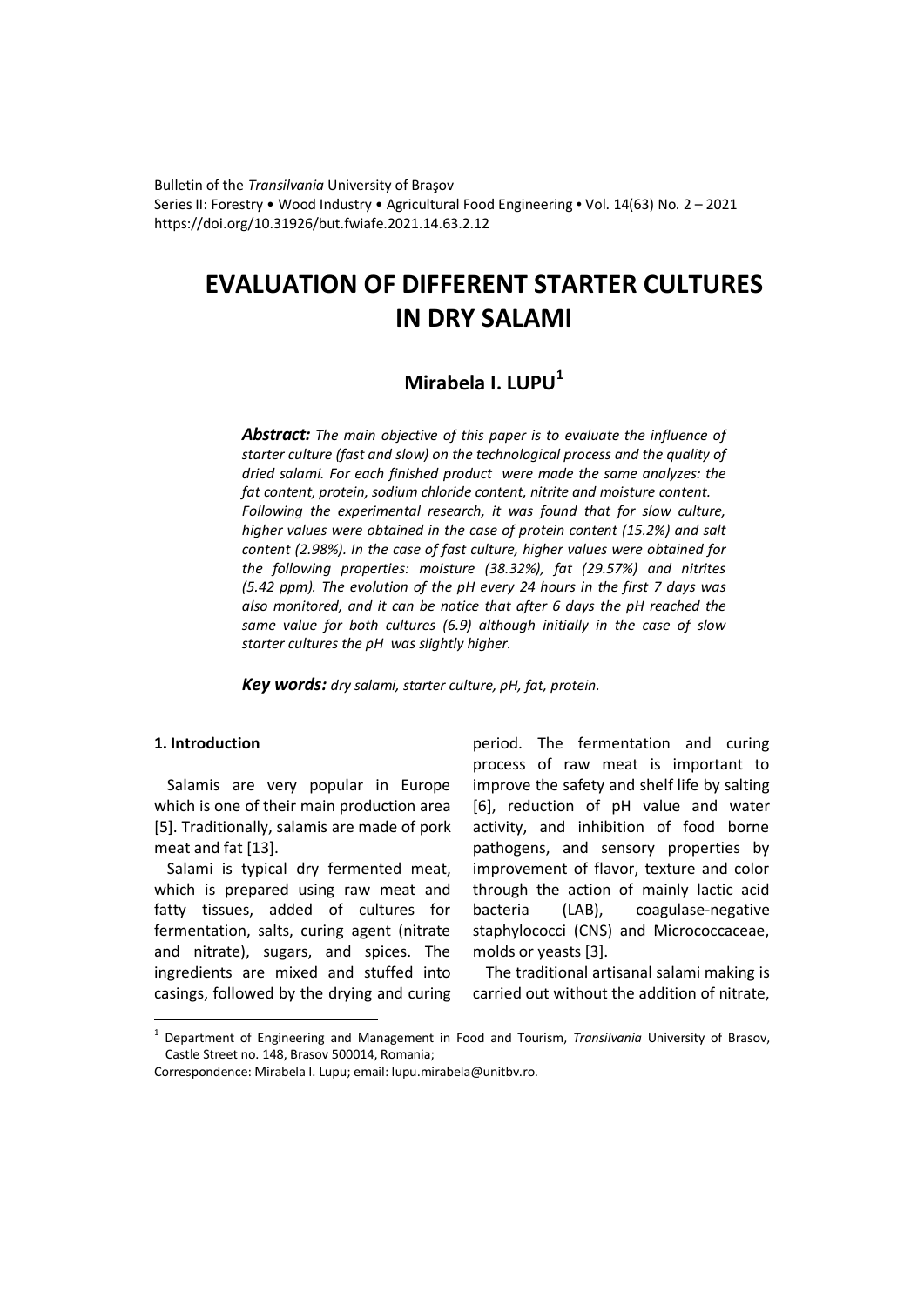nitrite and starter cultures; thus, the fermentation process depends exclusively on indigenous microorganisms [8]. This type of products is still well appreciated by consumers who consider foods processed with no additives as more "natural" [10].

In order to establish the recipe of any type of salami, a market study is required; it must be well developed so that the new target assortment exceeds the competition in terms of taste and smell. This is where the production costs come into play and whether the company is willing to grant them for the new assortment.

The aim of this study is to analyse the starter cultures, to assess their influence on the technological process and the quality of dried salami (Nobil) by determining the moisture content, fat

content, protein, pH, sodium chloride, nitrite and nitrate. It was concluded that there are no major differences from a physico-chemical point of view between the two cultures used. There are differences, however, in terms of organoleptic analysis as well as different production costs.

# **2. Materials and Methods 2.1. Obtaining Dry Salami**

The main basic elements for obtaining dried salami (Figure 1) are chilled pork and turkey meat conditioned by separating the flakes to which the chopped frozen elements (i.e. highest quality pork fat, beef fat and pork meat for work) are added by cuterization.



Fig. 1. *Technological diagram for the process of obtaining dried salami* 

### *Obtaining the paste for salami:*

- Refrigerated meat:
	- -minced pork shoulder;
	- -minced turkey;
- Frozen meat:
	- pork fat (bacon) quality first;
	- beef fat in the cutter;

- pork meat for work in the cutter;

- Ingredients added:
	- slow starter culture;
	- fast starter culture;
	- salt;
	- mix salami combi;
	- red dye.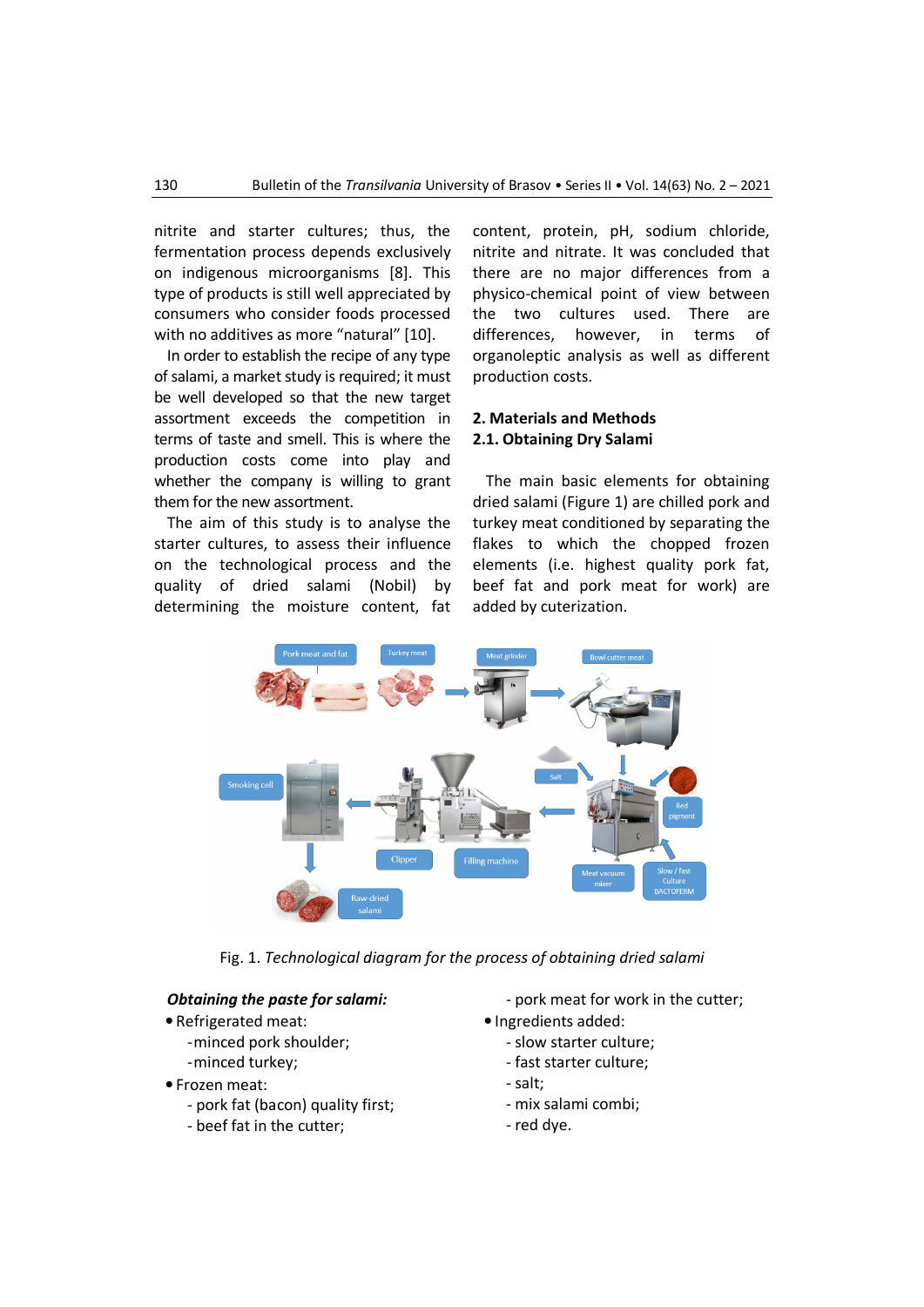#### *The Weighing Process*

The raw material is weighed according to the recipe.

All raw material dumpsters are then taken to the cutter for the cuterization/ kneading process according to the procedure.

#### *The Cuterization Process*

The frozen raw material is introduced in the cutter, portioned in a guillotine (machine for chopping frozen meat) beforehand, and ground to the desired mosaic. To obtain this mosaic, the working speed of the cutter will start with speed 1 and the speed of the tank is also 1. As the meat is crushed, the speed gradually increases to speed 4 by default and the speed of the tank to II for each assortment (if the machine starts at a high speed we would risk damaging the knives the frozen meat being in large caliber pieces): .

For the Nobil salami assortments, the raw material is crushed in a cutter up to a granulation of approximately 3 mm.

During the cuterization of frozen raw materials, the starter culture is added and then the functional mix of spices and additives. The starter culture is previously dissolved in drinking water passed through an activated carbon filter with a temperature of 15-20°C, according to the AA ROHW 010 procedure.

After obtaining the desired granulation, over the paste obtained according to the above description, the refrigerated raw materials being crushed to about 3mm through the gebaddert / trensatz machine, the salt and the mix is also added in the cutter until the minced meat is homogenized, thus obtaining the paste.

The resulted meat paste must have at least a temperature of -1°C (+/- 1°C). It is very important to observe the recommended temperature for the paste in the filling operation in order to obtain a beautiful and well-defined mosaic and also for a proper maturation and drying process.

The paste obtained is then transported to the filling machine.

#### *Membrane Filling Process*

After the cuterization process, it follows the step of filling the meat paste into membranes or shaping the paste into various forms with the help of the filling pipe. The temperature of the filling paste must be between -4°C and 3°C.

The sticks filled in membranes are hung on racks, i.e. the salami pieces are arranged on racks with nets and are introduced into the maturation room I – subjected to smoking for 4 days at temperatures between 16-24°C.

#### *The Primary Maturation Process*

In the maturation process of dried products, the raw material used (refrigerated meat) matures into the finished product through microbialenzymatic processes.

The duration and adjustment of the maturation process depends on the starter culture used, the control of humidity and air temperature during the process and the addition of fermentable sugars, redness agents and additives.

Of crucial importance is the bacterial flora, in which the desired gram-positive bacteria, such as micrococci and lactobacilli fight against predominantly gram-negative bacteria of the genus Salmonella or Listeria that are inactivated. Lactobacilli form lactic acid from added and existing sugars.

As the pH drops, the meat protein coagulates and the product becomes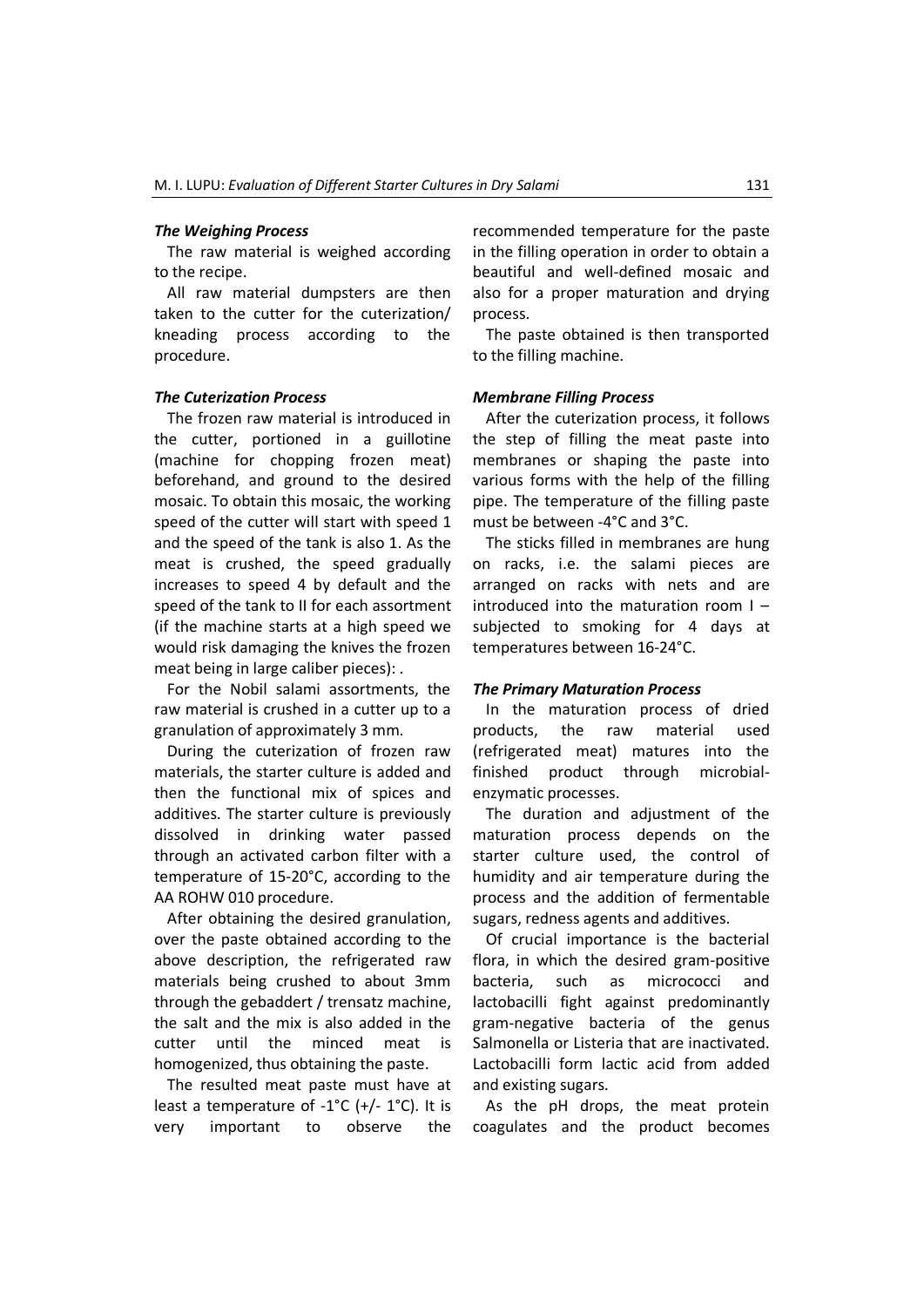resistant to cutting. The use of the initial culture ensures maturation, especially at the beginning and guarantees a standardized controlled process.

The addition of the recommended quantity of selected culture, with standardized activity, is the key to controlling the technological process that ensures the obtaining of matured (fermented) meat products, of appropriate quality and food safety.

#### **2.2. Starter Culture**

The starter cultures used were supplied by the company "Christian Hansen" consisting of Micrococcus (SM 194) to react with nitrate or nitrite, substances used as salting agents for the slow culture used in sample 1 and Staphylococcus xylosus, Pediococcus acidilactici and Lactobacillus curvatus, for fast culture (BactofermHLP) used in sample 2.

*Slow starter culture* (SM 194) consists of salting bacteria of the genus Micrococcus that stabilizes the color by making nitrite and nitrate, consumes oxygen inside the rod, lowers the pH and ensures the elimination of water in an interval of about 21 days. It is less expensive than a quick starter culture and is used for a wide range of dried salami.

*Rapid starter culture* (Bactoferm HLP) is able to gently acidify and prevent the development of Listeria monocytogenes bacteria at safe levels due to the production of pediocin and bavaricin, it ensures the formation of color in a very short time (about 7 days). At temperatures of 35-40˚C it leads to the formation of high levels of lactic acid, characteristic of fermented North American products. It is a culture used for sophisticated salamis.

#### **2.3. Analysis**

#### *2.3.1. Protein and Fat Content*

The protein content was determined according to the AOAC (1994) procedure 992.15, whereas the fat content was determined using the chloroform/methanol (2:1) fat extraction method according to [7].

#### *2.3.2. pH*

The pH of the raw meat, of the raw batter before stuffing and of salami was determined in triplicate using a Testo 205 pH meter fitted with an electrode probe. For salami, the electrode was inserted into the centre of the upper, middle and bottom sections of the salami [4].

#### *2.3.3. Moisture*

The samples were analysed for moisture (Method 934.01) content according to the AOAC [1, 2].

#### *2.3.4. Sodium chloride content*

According to STAS 9065/5-1973 [11], sodium chloride is determined by the Mohr method. Principle of the method: in the aqueous extract, obtained from the product under analysis, the chlorine ions are titrated directly with silver nitrate solution in the presence of potassium chromate as an indicator.

#### *2.3.5. Determination of nitrites*

The determination was performed according to STAS 9065/9-1974 [12], using the Griess method and a Helios Gamma spectrophotometer.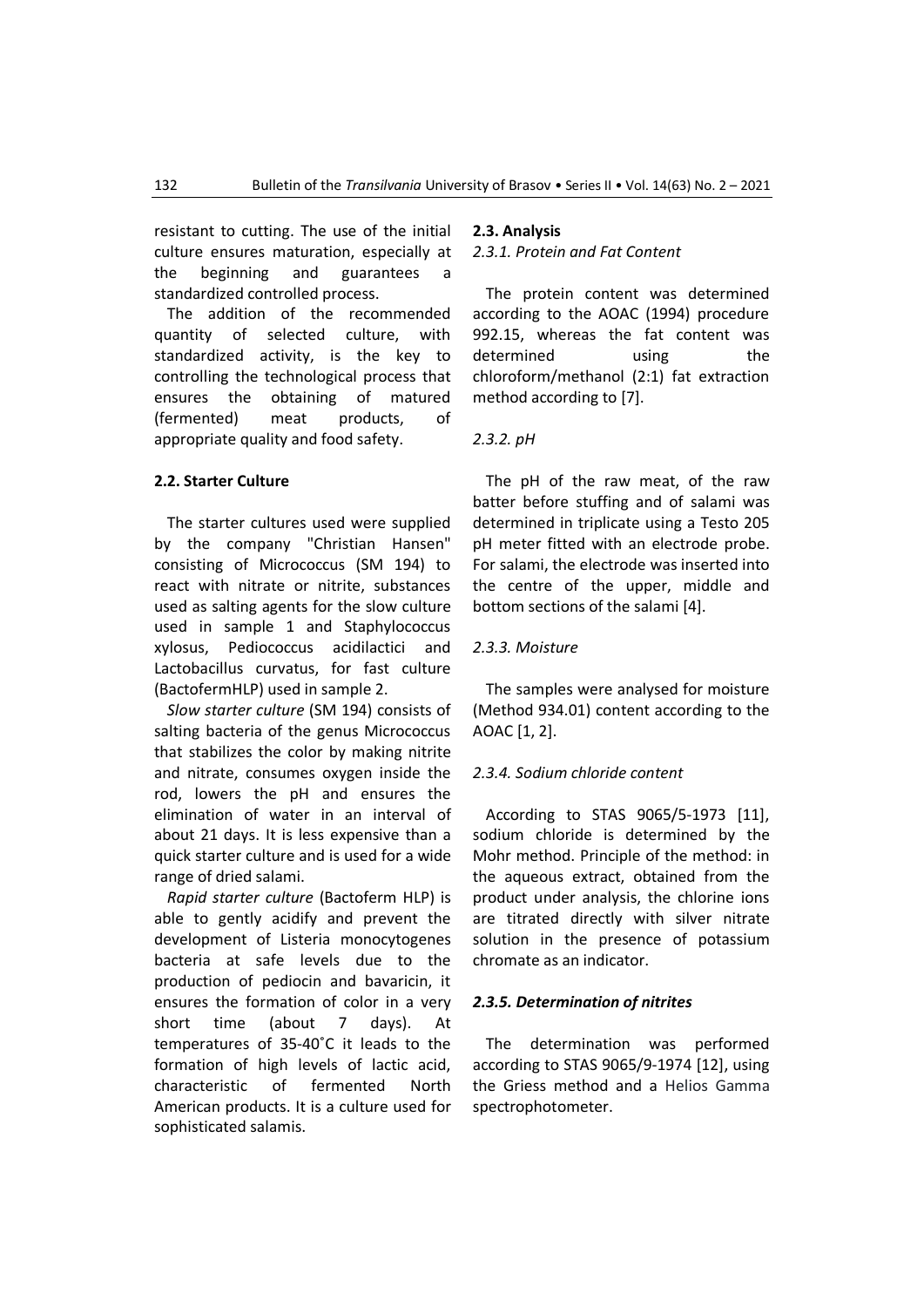#### **3. Results and Discussions**

The admissibility conditions according to SPC 401/95 for the protein content of dried salami is at a maximum of 16%. In the case of experimental research, the protein content obtained, according to Figure 2, for both types of Nobil salami complies with the admissibility conditions.

The maximum moisture content (Figure 3) according to SPC 401/95 of dried salami must not exceed 50% [9]. In the case of the Noble salami with slow starter culture, a moisture value of 38.27% was obtained and in the case of the Noble salami with fast starter culture, a value of 38.32% was obtained. It can be seen that the difference between the two humidity percentages is not significant and they respect the imposed admissibility conditions.



Fig. 2. *Protein content: NCL – Nobil salami with slow starter culture; NCR – Nobil salami with fast starter culture* 



Fig. 3. *Moisture content: NCL – Nobil salami with slow starter culture; NCR – Nobil salami with fast starter culture* 

The fat content (Figure 4) is higher in the case of the Nobil salami with fast starter culture (29.57%) but the difference between them is still small, of only 0.62%. Both values of the fat content fall within the conditions of admissibility according to SPC 401/95, the maximum allowed value being 40% [15].

The maximum permissible sodium

chloride content according to SPC 401/95 is 3% [14]. By analyzing Figure 5 it is found that in the case of both types of salami it went according to the manufacturing recipe to almost the maximum allowed value, due to the fact that sodium chloride is a very good preservative.

The maximum nitrate content according to SPC 401/95 of dried salami must not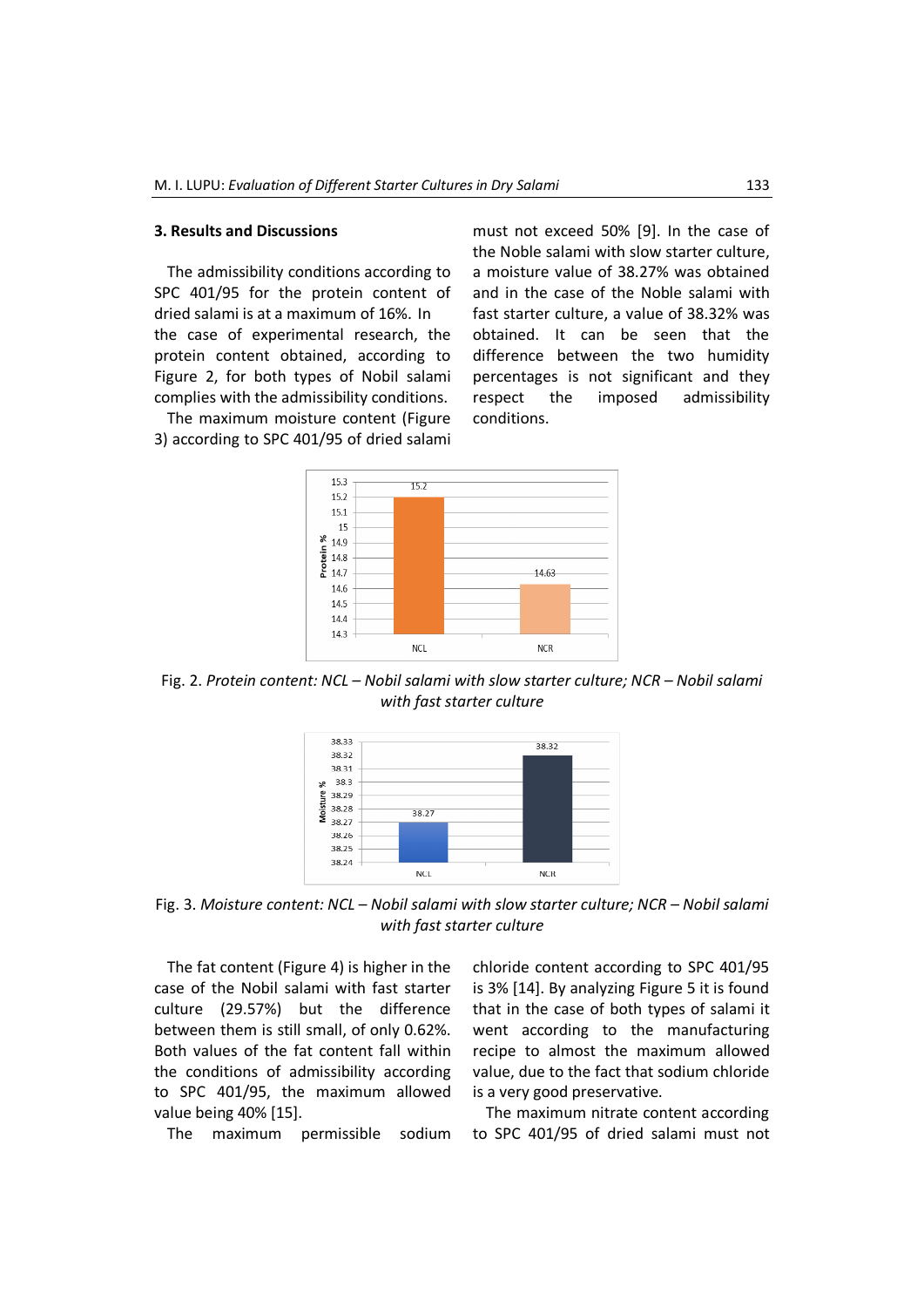exceed a maximum of 7 ppm. Analyzing the graph in Figure 6 it can be seen that the values obtained for both salamis are

much lower, the minimum value being registered in the case of the salami with a slow starter culture of 4.71 ppm.



Fig. 4. *Fat content: NCL – Nobil salami with slow starter culture; NCR – Nobil salami with fast starter culture* 



Fig. 5. *Sodium chloride: NCL – Nobil salami with slow starter culture; NCR – Nobil salami with fast starter culture* 



Fig. 6. *Nitrites content: NCL – Nobil salami with slow starter culture; NCR – Nobil salami with fast starter culture* 

During the storage period, the pH value (Figure 7) of the salami will increase, the salami will be more acidic and the aroma will be more pronounced when maturing. The salami will lose more water and if kept in the dark the shelf life is indefinite.

Following the physico-chemical analyses performed in the experimental research of this paper, it was found that both the Nobil salami with slow starter culture and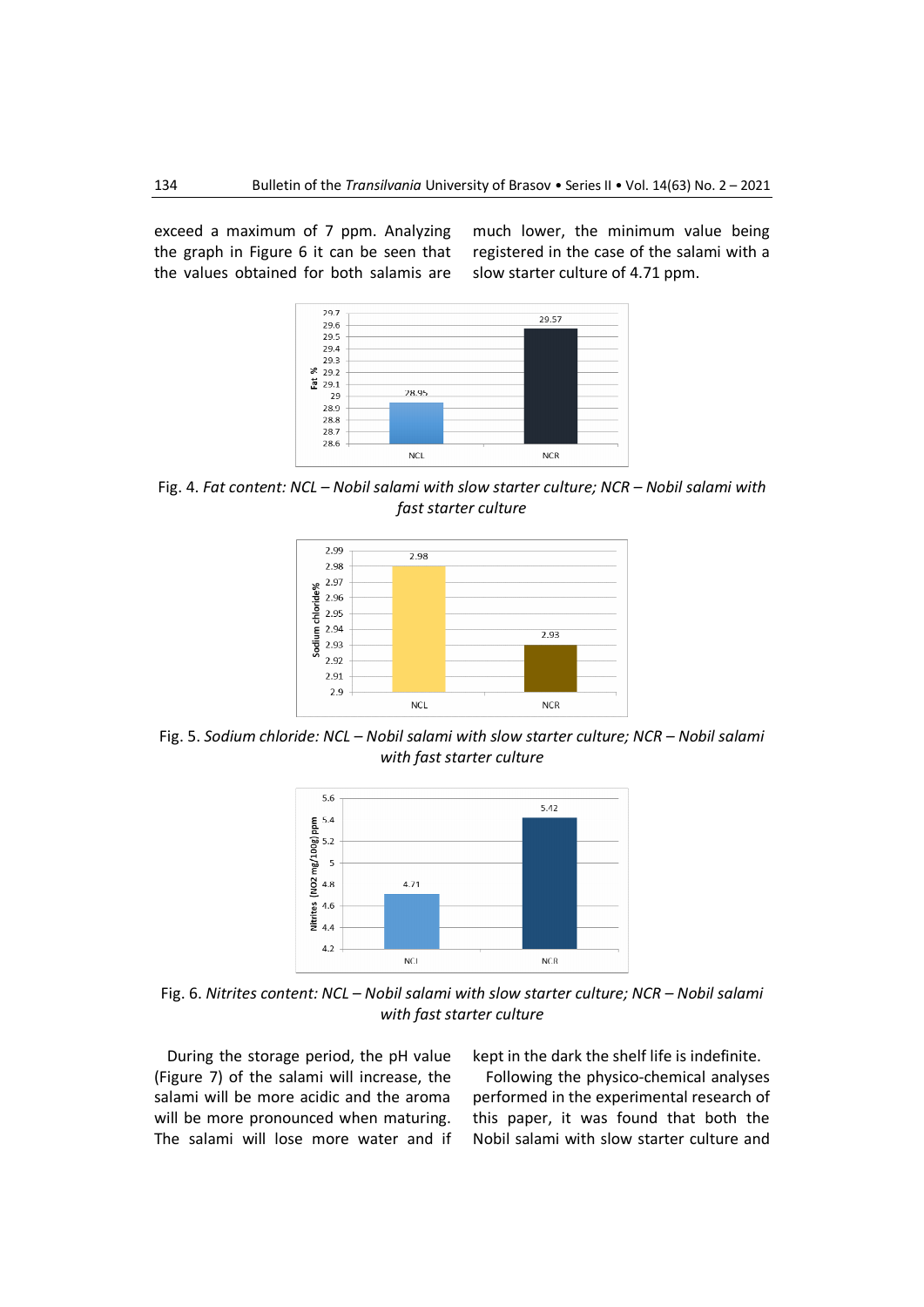

the Nobil salami with fast starter culture fall within the admissibility conditions according to SPC 401/95, therefore they are recommended for consumption.

Fig. 7. *pH evolution: NCL – Nobil salami with slow starter culture; NCR – Nobil salami with fast starter culture* 

Regarding the difference between the two types of starter cultures used, it was found that there is not a very big difference from a physico-chemical point of view between them. Physico-chemical analyses have shown that the values of moisture, fat, protein, sodium chloride and nitrates between the two salamis are very close and practically, from a physicochemical point of view, any can be used in the technological manufacturing process of the Nobil salami.

## **4. Conclusions**

It was concluded that there are no major differences between the two cultures used from a physico-chemical point of view. There are differences, however, in terms of organoleptic analysis as well as different production costs.

Slow starter culture ensures the elimination of water in an interval of about 21 days. It is less expensive than a quick starter culture and it is used for a wide range of dried salami.

Rapid starter culture ensures the formation of color in a very short period of

time (about 7 days). At temperatures of 35-40˚C it leads to the formation of high levels of lactic acid, characteristic of fermented North American products. It is a culture used for sophisticated salamis.

The maturation process  $I -$  the smoking of Noble salami lasts 4 days at temperatures between 16-24° C and maturation II lasts 5 weeks. As the pH drops, the meat protein coagulates and the product becomes resistant to cutting. The use of the initial culture ensures maturation, especially at the beginning and guarantees a standardized controlled process.

#### **References**

- 1. AOAC 1994. Official methods of analysis.  $14<sup>th</sup>$  Edition. Association of Official Analytical Chemists Inc. Washington D.C., U.S.A.
- 2. AOAC 2002. Official methods of analysis. 16<sup>th</sup> Edition. Association of Official Analytical Chemists Inc. Washington D.C., U.S.A.
- 3. Cenci-Goga B.T., Karama M., Sechia P. et al., 2018. Fate of selected